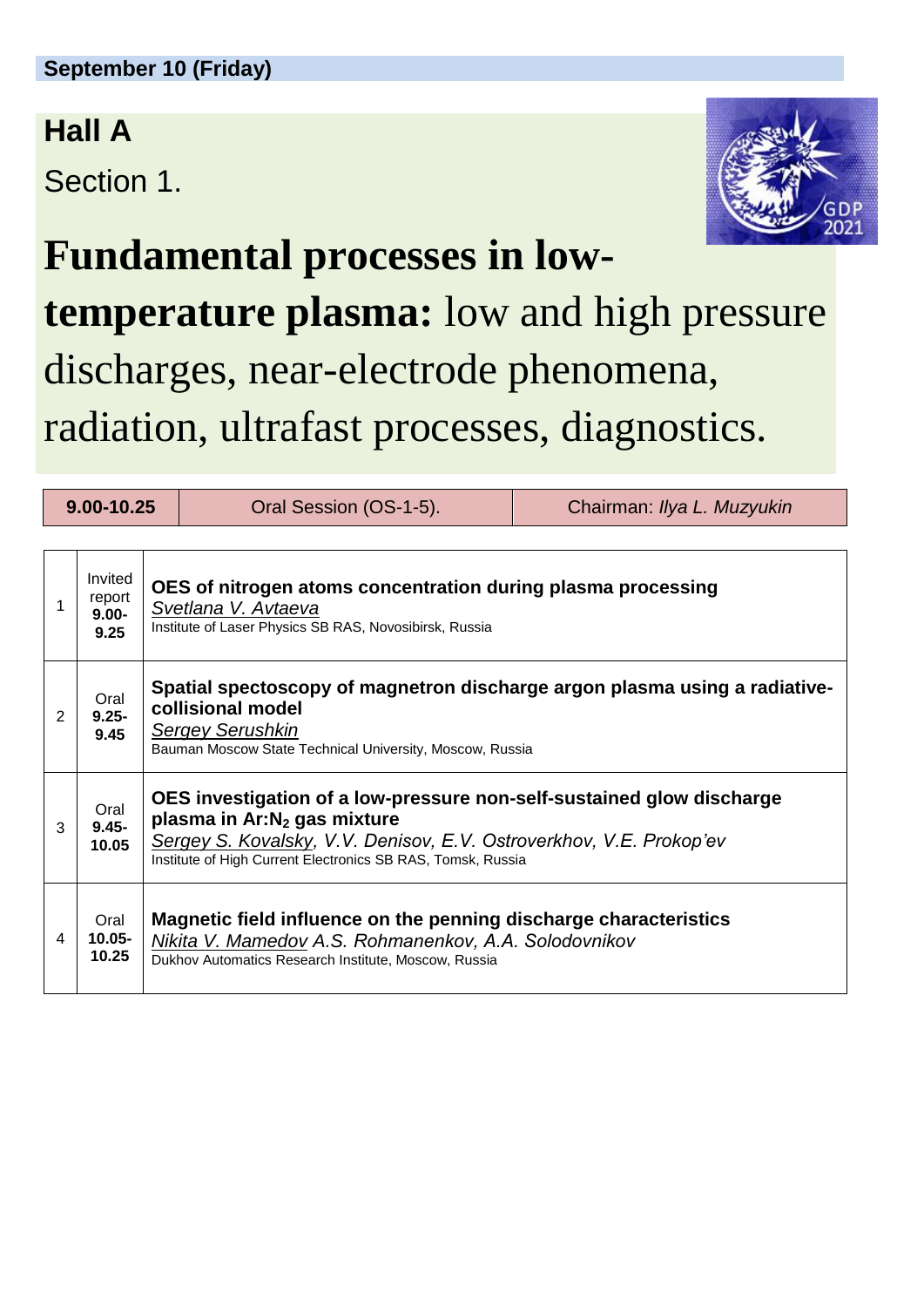| 10.40-12.00 |  |
|-------------|--|
|             |  |

|   | Oral<br>$10.40 -$<br>11.05                                                                                                                                                               | Methods for introducing negative feedback for beam current control in<br>sources with a plasma cathode based on a low pressure arc<br>Maxim Vorobyov, P. Moskvin, V. Devyatkov, N. Koval, V. Shin<br>Institute of High Current Electronics SB RAS, Tomsk, Russia |  |
|---|------------------------------------------------------------------------------------------------------------------------------------------------------------------------------------------|------------------------------------------------------------------------------------------------------------------------------------------------------------------------------------------------------------------------------------------------------------------|--|
| 2 | Oral<br>$11.05 -$<br>11.30                                                                                                                                                               | The problem of "anomalous" ion transport in high-current vacuum<br>discharges<br>V.Y. Kozhevnikov, Alexandr Kokovin, A.V. Kozyrev<br>Institute of High Current Electronics SB RAS, Tomsk, Russia                                                                 |  |
| 3 | The measurements of vacuum arc behavior at threshold currents<br>Oral<br>11.30-<br>Ilya L. Muzyukin, P.S. Mikhailov<br>11.55<br>Institute of Electrophysics UB RAS, Ekaterinburg, Russia |                                                                                                                                                                                                                                                                  |  |

**12.00-12.30** Closing Ceremony